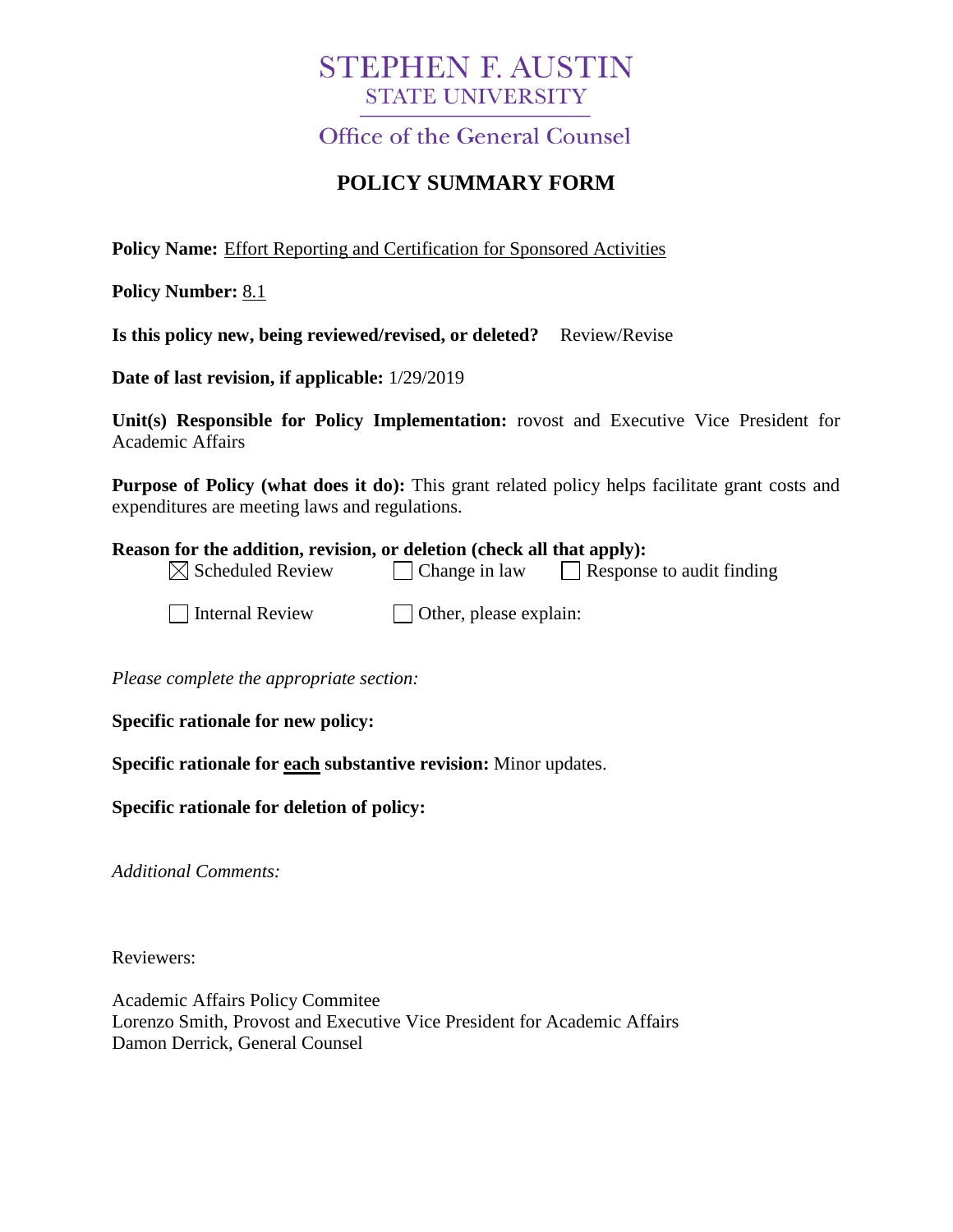## **Effort Reporting and Certification for Sponsored Activities**

**Original Implementation:** January 29, 2008 **Last Revision:** January 29, 2019*April 12, 2022*

This policy establishes requirements to facilitate compliance with laws and regulations concerning employee effort for salary expenditures and cost-sharing requirements related to grants, contracts and other sponsored agreements (grants).

Recipients of federal funds must maintain a system of internal controls that provide reasonable assurance that payroll charges are accurate, allowable, necessary, and properly allocated among grant and institutional activities. Recipients of grants must exercise due diligence in the review and certification of effort reports.

Effort expended for extra compensation as defined in the Salary Supplements, Stipends and Additional Compensation policy (12.16), or for work not compensated by the university, is not included in effort calculations. Refer to Compensation from Grants, Contracts and Other Sponsored Agreements (12.1).

1. Effort is defined as the percentage of time spent on a particular activity and is not based on a traditional 40-hour work week. The total effort associated with institutional base salary (IBS) is defined as 100% effort. This includes instruction, departmental administration, departmental research, grants, and other institutional activities.

The federal government recognizes that decisions made in the certification of effort percentages to individual sponsored activities are based on reasonable estimates. It is recognized that, in an academic setting, teaching, research, service, and administration are often inextricably intermingled. Therefore, a precise assessment of factors that contribute to costs is not always feasible, nor is it expected. Reliance, therefore, is placed on estimates in which a degree of tolerance is appropriate.

Tolerance is defined by the university as  $+/-$  five percent (5%) of the committed effort. Therefore, if the percentage on the effort report reflects one's effort within this variance, the effort percentage may be confirmed as a reasonable estimate. Effort certification report adjustments may be required when: a) effort does not match salary expenditures within the tolerance limit for the time period covered by the report; b) there are payroll cost transfers; or c) revised personnel actions are generated.

2. Effort certification reports are required for all employees who devote effort (paid or cost-shared) to one or more grants. These records are generated by and retained in the Banner effort system for salaried individuals. For hourly paid individuals, certified time records are generated and retained in the TimeClock Plus system or recorded manually on time sheets retained by the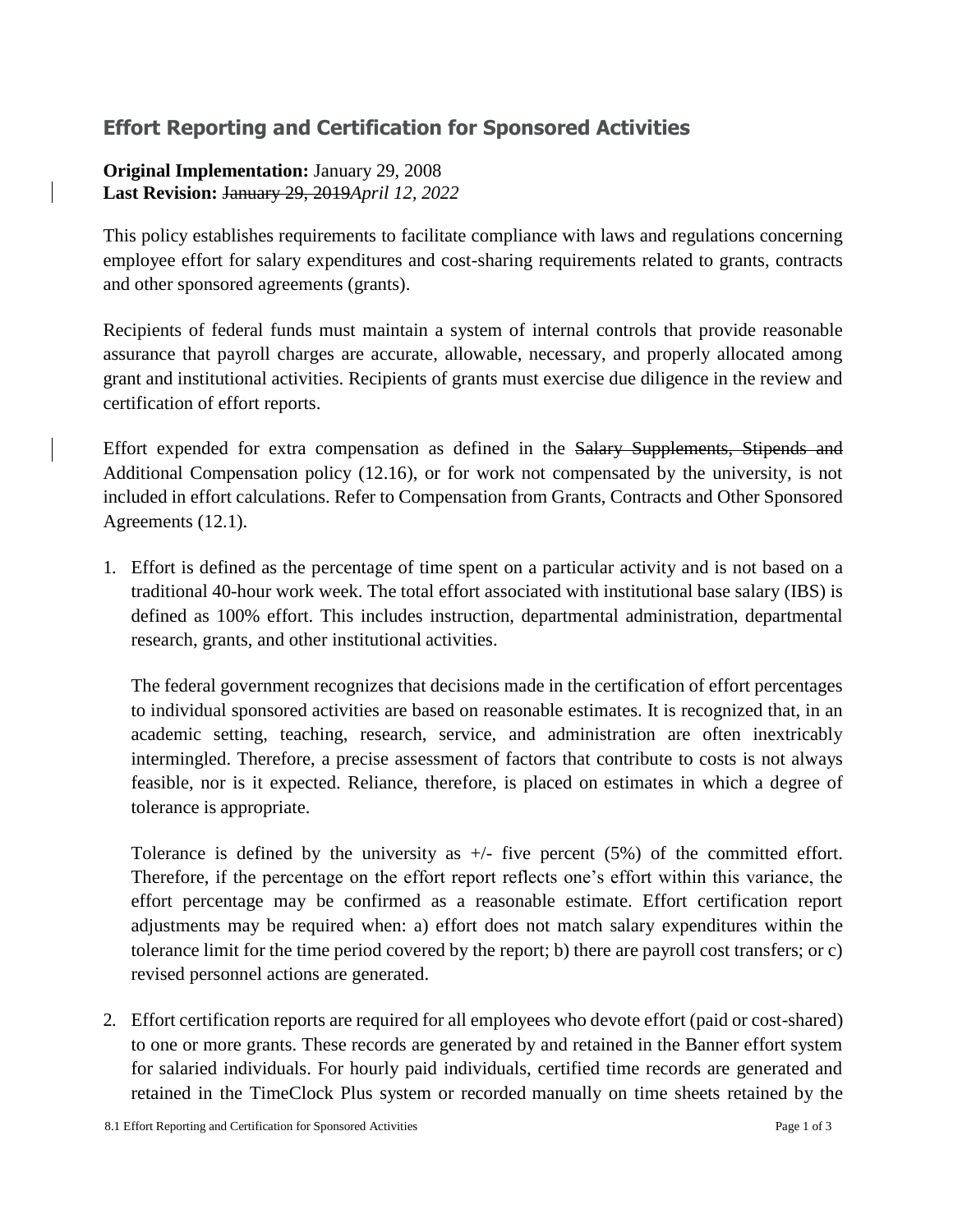department, and serve as alternate official effort certification records.

- 3. After-the-fact effort reporting is required for all sponsored projects grants regardless of the source of funds (Federal, state, or private). After-the-fact reporting is defined as certification reports originated after the work has been performed.
- 4. Project directors (PDs) or principal investigators (PIs) are responsible for ensuring that effort certification reports are completed accurately and in a timely manner for each individual subject to this policy from a grant for which they serve as PD/PI.

Effort reports must be certified by a person having either firsthand knowledge of the work performed or a suitable means of verification that the work performed was related to the specific sponsored activities. Normally, this certification is performed by the employee, PD or PI. If one of these persons is unable to certify the effort report, a surrogate with firsthand knowledge or who has a suitable means of verification as described above may certify the report (e.g., the unit head, a co-investigator). The PD/PI will certify effort for graduate students.

5. Effort attributed to any grant must represent work specific to the agreement. Intentional falsification, forgery, or fraudulent alteration of effort certification reports constitutes fraud. Non-compliance with this policy and related procedures may result in penalties levied against the departments, divisions, schools and/or the university. Individuals with roles and responsibilities in the certification process are held responsible for any instances of noncompliance. Criminal and/or employee discipline measures may be pursued.

If effort reports are not certified in a timely manner, the Office of Research and Graduate Studies will take actions to assist with compliance with this federal requirement. These actions may include, but are not limited to: a) withholding submission of proposals, project applications or other documents such as material transfer agreements; b) freezing active grant funds; or c) adjusting uncertified labor distributions and the effort they represent to non- sponsored Banner funds managed by the administrative unit.

6. Each individual with responsibilities related to effort certification must thoroughly understand the proper method of reviewing and certifying the effort reports to ensure the reports reflect effort expended toward grants and other activities during the report period. Thus, effort training is mandatory for all employees who certify payroll expenses.

Procedures for effort reporting and certification are outlined in the Grants and Contracts Procedures Manual published by the Office of Research and Graduate Studies.